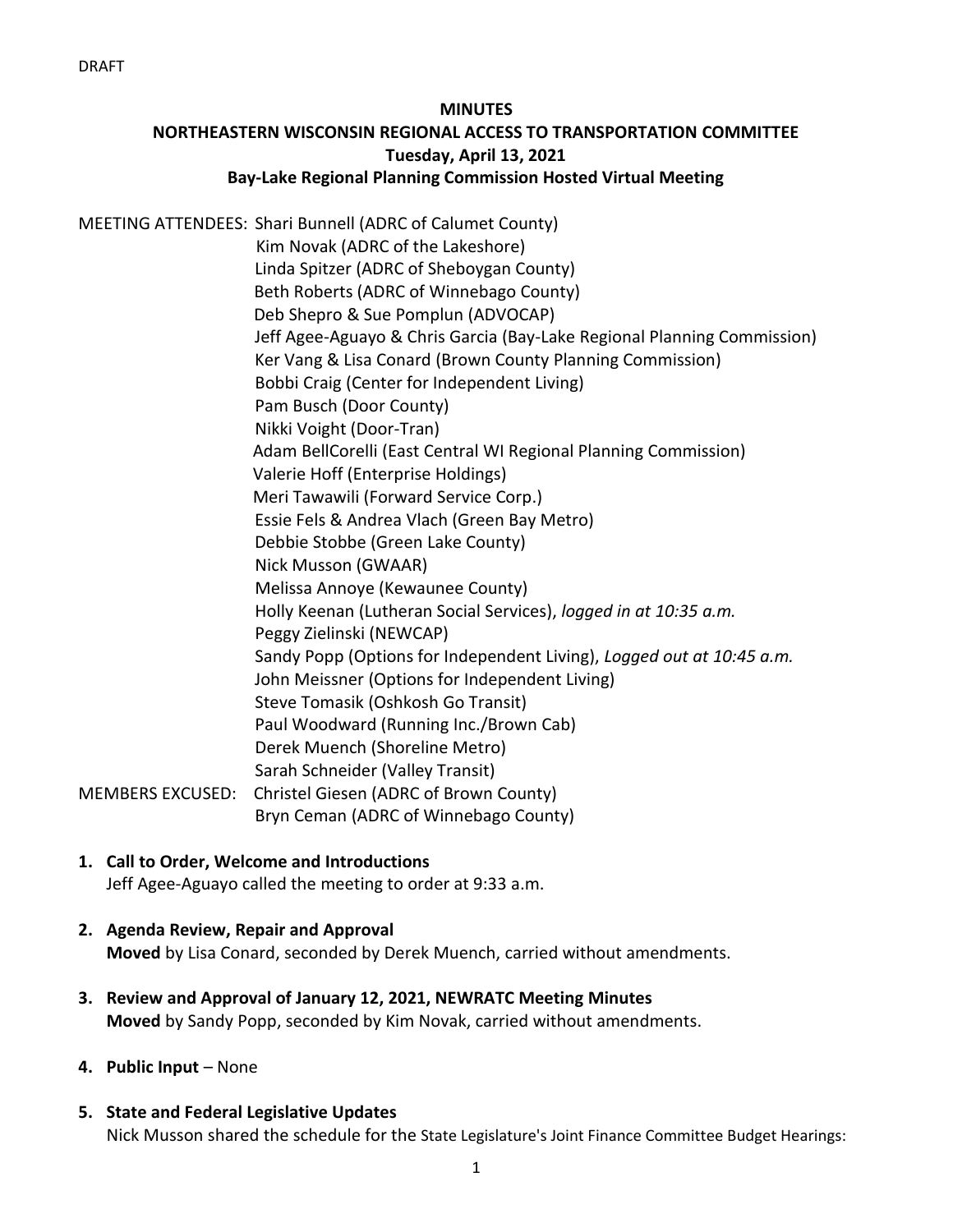- Wednesday, April 21, 2021 The Hodag Dome, Rhinelander, WI
- Thursday, April 22, 2021 UW-Stout, Menomonie, WI
- Wednesday, April 28, 2021 Virtual

Nick also shared information regarding a number of upcoming events and that the American Rescue Plan was signed into law. (*Post meeting, Nick Musson's information emailed to all on 4/13/21*).

L. Conard noted that the Green Bay MPO recently award \$29,284 to Green Bay Metro for the purchase of three Quantum wheelchair securement devices to be placed on three buses. The Section 5310 supplementals funds were made available through CRRSAA (second stimulus package). L. Conard noted that the Green Bay MPO was awarded a like amount as part of ARP (third stimulus package). L. Conard continued that Appleton has received \$32,147 as they are also a TMA. The state will receive \$287,764 for non-TMA areas. The apportionment table can be found here: [https://www.transit.dot.gov/funding/apportionments/table-6-american-rescue-plan-act](https://gcc02.safelinks.protection.outlook.com/?url=https%3A%2F%2Fwww.transit.dot.gov%2Ffunding%2Fapportionments%2Ftable-6-american-rescue-plan-act-enhanced-mobility-seniors-and-individuals&data=04%7C01%7Clisa.conard%40browncountywi.gov%7Ccb516b03f65e48ac71a408d8feb87960%7Cd4d3bbdf23b140e786d2ef5cd2bdb817%7C1%7C0%7C637539416924686018%7CUnknown%7CTWFpbGZsb3d8eyJWIjoiMC4wLjAwMDAiLCJQIjoiV2luMzIiLCJBTiI6Ik1haWwiLCJXVCI6Mn0%3D%7C1000&sdata=YQwAudXQnySUCedKqi9oJN71OHmqGYuG6tu%2BMQEIRgg%3D&reserved=0)[enhanced-mobility-seniors-and-individuals.](https://gcc02.safelinks.protection.outlook.com/?url=https%3A%2F%2Fwww.transit.dot.gov%2Ffunding%2Fapportionments%2Ftable-6-american-rescue-plan-act-enhanced-mobility-seniors-and-individuals&data=04%7C01%7Clisa.conard%40browncountywi.gov%7Ccb516b03f65e48ac71a408d8feb87960%7Cd4d3bbdf23b140e786d2ef5cd2bdb817%7C1%7C0%7C637539416924686018%7CUnknown%7CTWFpbGZsb3d8eyJWIjoiMC4wLjAwMDAiLCJQIjoiV2luMzIiLCJBTiI6Ik1haWwiLCJXVCI6Mn0%3D%7C1000&sdata=YQwAudXQnySUCedKqi9oJN71OHmqGYuG6tu%2BMQEIRgg%3D&reserved=0)

Derek Muench provided an overview of WIPTA's state budget priorities. (*Post meeting, WIPTA and WAMM's priorities were emailed to all members on 4/13/21*)*.*

## **6. Update on Non-Emergency Medical Transportation (NEMT)**

Bobbi Craig shared that she met with MTM yesterday and they are not sure when and if their contract will end; therefore, they are continuing business as usual. Bobbi also commented on her concern for the two-call complaint process to expedite an issue. Nikki Voight shared that Door-Tran has been working with an MTM contact that has been very helpful. (*Post meeting, the MTM contact was sent to all members via email on 4/13/21*)*.*

### **7. Committee Member/Program Updates**

Bobbi Craig shared that the Center for Independent Living continues to provide essential rides in their 40-county service area, and is also working on driver recruitment.

John Meissner shared that Options for Independent Living is trying to meet the needs of its clients as much as they can.

Adam BellCorelli shared that ECWRPC continues to work on the commuter route project for I-41. Mr. BellCorelli is also working with Make the Ride Happen and other providers to meet the needs for COVID-19 vaccine transportation.

Derek Muench shared that Shoreline Metro has made several changes during the pandemic to include tokenless fares and premium paratransit service. Recently, the Sheboygan County ADRC and Shoreline Metro paratransit service streamlined fares so that they are the same. In addition, cameras have been added to buses.

Melissa Annoye shared that rides are increasing in Kewaunee County and that volunteer drivers are returning now that vaccines are available.

Nick Musson shared that GWAAR will be providing the following virtual events: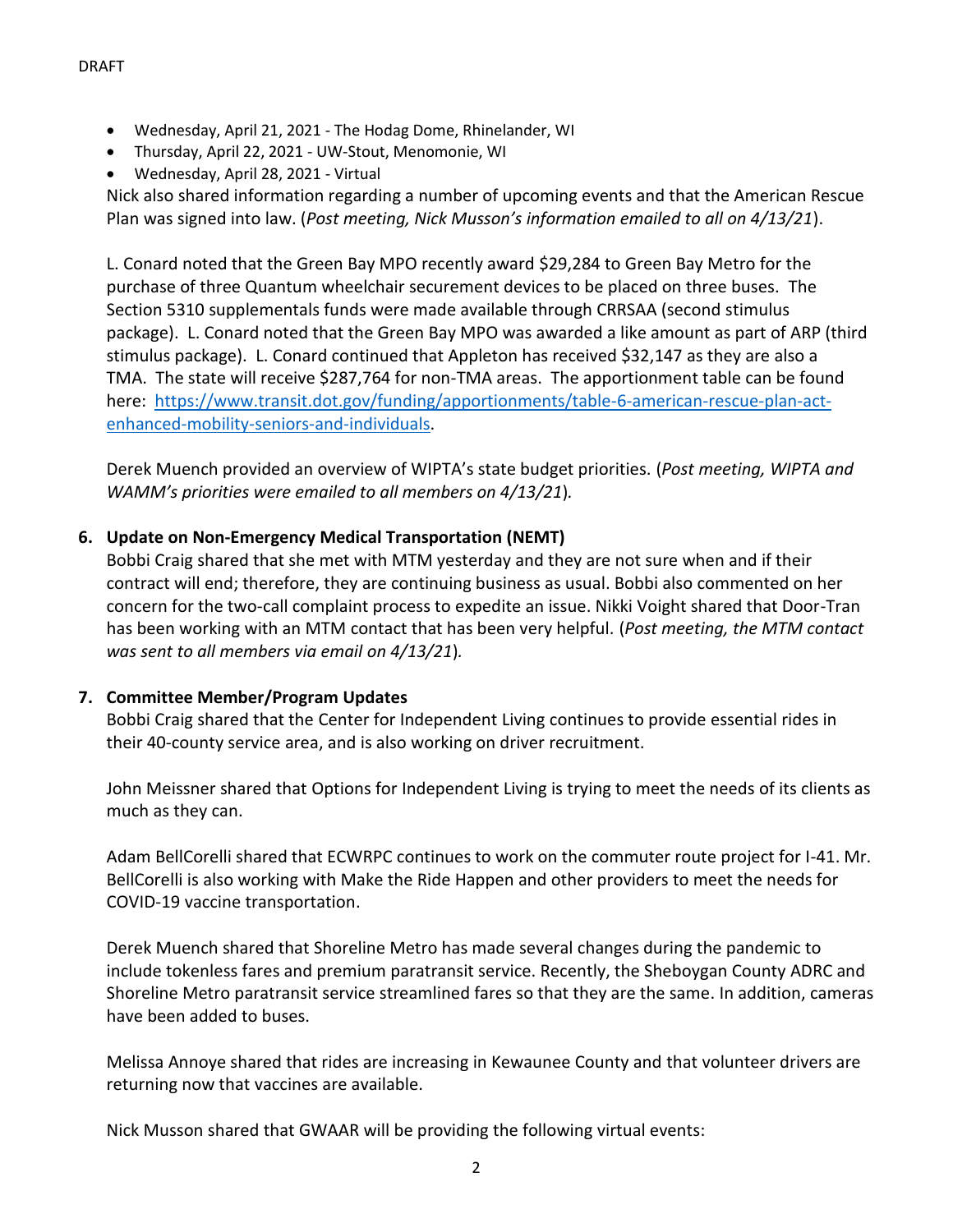- Monday, May 10th, 1-3:00 p.m. Advocate Training
- Wednesday, May 12th, 1-2:00 p.m. Small group legislative visits

## Register at[: https://gwaar.wufoo.com/forms/z1xa9cf904ub7by/](https://gwaar.wufoo.com/forms/z1xa9cf904ub7by/) *(Post meeting, all updates from Nick were sent in an email to all members on 4/13/21*)*.*

Nikki Voight from Door-Tran shared that their volunteers are also returning now that they have received their vaccines. Door-Tran continues to provide rides and contactless food deliveries.

Ker Vang shared that the ARP application will be available later this month. Mr. Vang is also working on a Congestion Mitigation Plan, and input can be made at: [https://browncounty.maps.arcgis.com/apps/webappviewer/index.html?id=42fbd531257440be82f92](https://browncounty.maps.arcgis.com/apps/webappviewer/index.html?id=42fbd531257440be82f920a8c5829c6c) [0a8c5829c6c.](https://browncounty.maps.arcgis.com/apps/webappviewer/index.html?id=42fbd531257440be82f920a8c5829c6c) (*Post meeting, this link was emailed to all members on 4/13/21*)*.*

Steve Tomasik shared that Oshkosh Go Transit is providing no cost rides for vaccines. Ridership for paratransit in 2020 was at 50% of what it was in 2019, and fixed route ridership in 2020 was at 31% of what it was in 2019. In May, the first quantum wheelchair prototype will be received. Mr. Tomasik also shared that the downtown transit center is being upgraded.

Kim Novak shared that the ADRC of the Lakeshore saw a small increase in rides. Volunteer drivers are also returning. Ms. Novak is also preparing for a Section 5310 compliance audit this June.

Pam Busch shared that Door County will be starting a no fare flex route in early May, the Connector Link, and is also working on volunteer recruitment at this time.

Debbie Stobbe shared that Green Lake County is increasing ridership with Waushara Industries closing and adding their consumers to our facility (Fox River Industries).

Sandy Popp asked if any providers are offering no cost rides for vaccine-related trips. The majority of attendees responded that they are not charging fares for vaccine-related trips.

Shari Bunnell shared that the ADRC of Calumet County will be receiving its bariatric van soon. This will increase their fleet to five.

Holly Keenan shared that Catch a Ride for employment was able to continue service without disruption. This program may expand to New London and Waupaca soon. A part-time staff person was recently hired, and an additional position is still open.

Valerie Hoff reported that Enterprise Holdings' employment vanpools have also continued without disruption. She is working with businesses on additional vanpools in the future.

Deb Shepro stated that ADVOCAP continues to do food deliveries. ADVOCAP had a slight increase in ride requests and brought on three new drivers.

Heidi Russell with the ADRC of Shawano County shared that they were awarded a Section 5310 vehicle to replace one that is no longer in service.